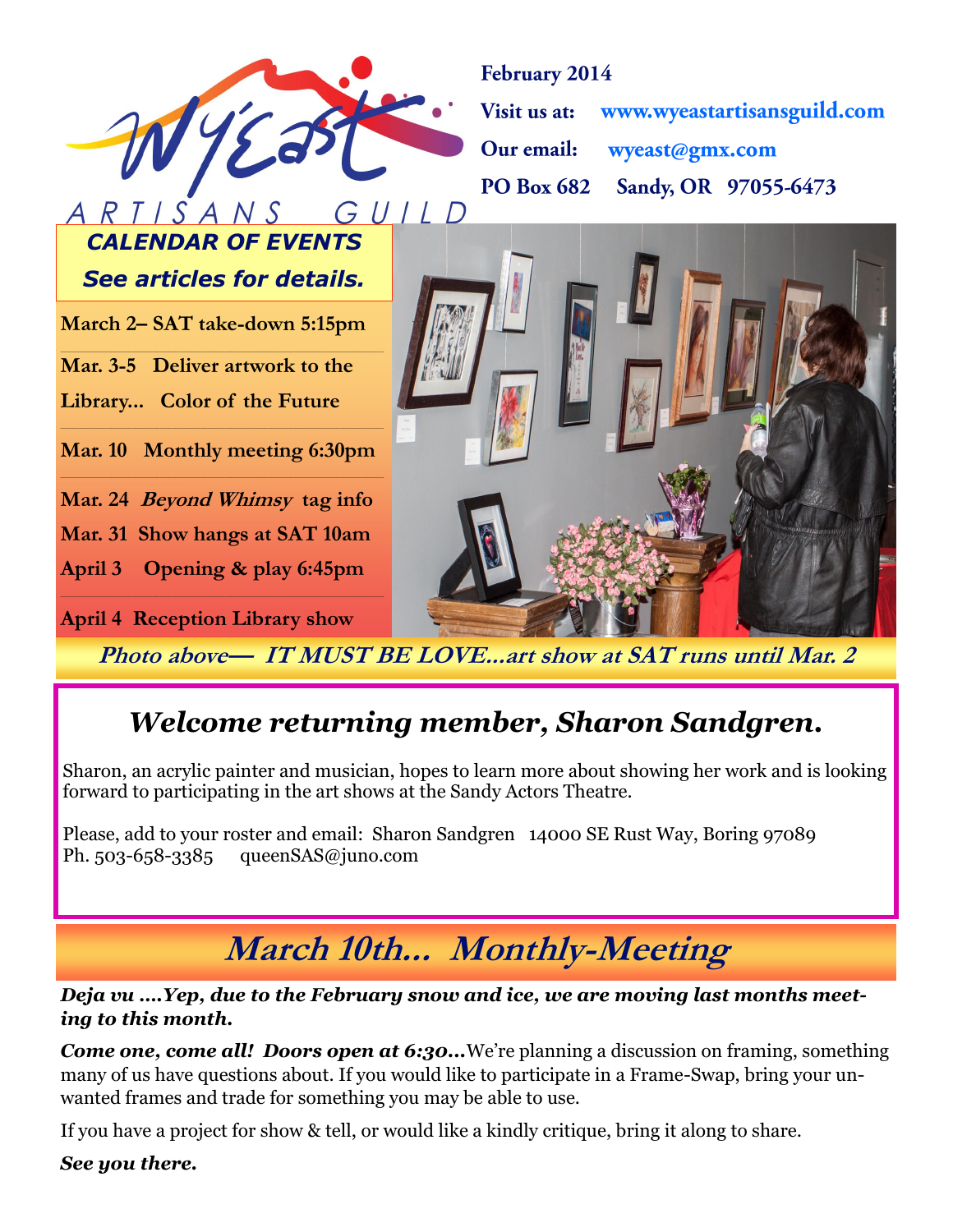# **Color of the Future Art Show– Reception**

### *Show opens March 6 – June 5 Reception held on First Friday April 4, 6:00 to 8pm Artists speak at 7:00pm*

### **...A FUN NIGHT TO SHARE…**

Ten member artists are showing their artwork, in this year's annual theme show, at the Sandy Library; *but all members of the Guild are urged to participate in this event, by coming to the reception and bringing a finger-food treat.*

There will be Celtic music while the artists mingle and then at 7pm each artist will have 2 minutes to say a few words about their artwork. They may say something about the inspiration for their work, or something about the techniques or materials used. It's always interesting to have insight into the art and artist and it brings the focus to the theme.

Clackamas County Arts Alliance is hanging the exhibit and *we, the Guild need to spread the word.* Please, send an invitation to your friends and neighbors to come to the library, during the run of the show, to see the artwork.

Thanks to Vern Groff, we have a beautiful color poster and bookmarks. We will have the bookmarks at the March meeting and send an email invitation for you to share.

# **Speaking of the Future...**

**"Beyond Whimsy"** ~ Call for art for the Sandy Actors Theatre show!

This whimsical art show will run during the play *Twelfth Night* and will feature 'imagination' and creativity.

What can you imagine? Fairies and trolls, ETs and flying saucers, ghosts and goblins, flying horses and nightmares or dreamscapes of unimaginable places…

#### **This theme will give you a chance to go wild!**

Please send your tag info. TITLE, MEDIUM, PRICE & SIZE, no later than **March 24th** to: verngroffstudio@gmail .com and bek . hawley@yahoo .com

Artwork must be delivered to SAT on Monday March 31, at 10am or call Becky Hawley to arrange an earlier date for delivery. 503-668-5590

**Mark your calendar for the show opening on Thursday, April 3 at 6:45...invite your friends and stay to see the play.**